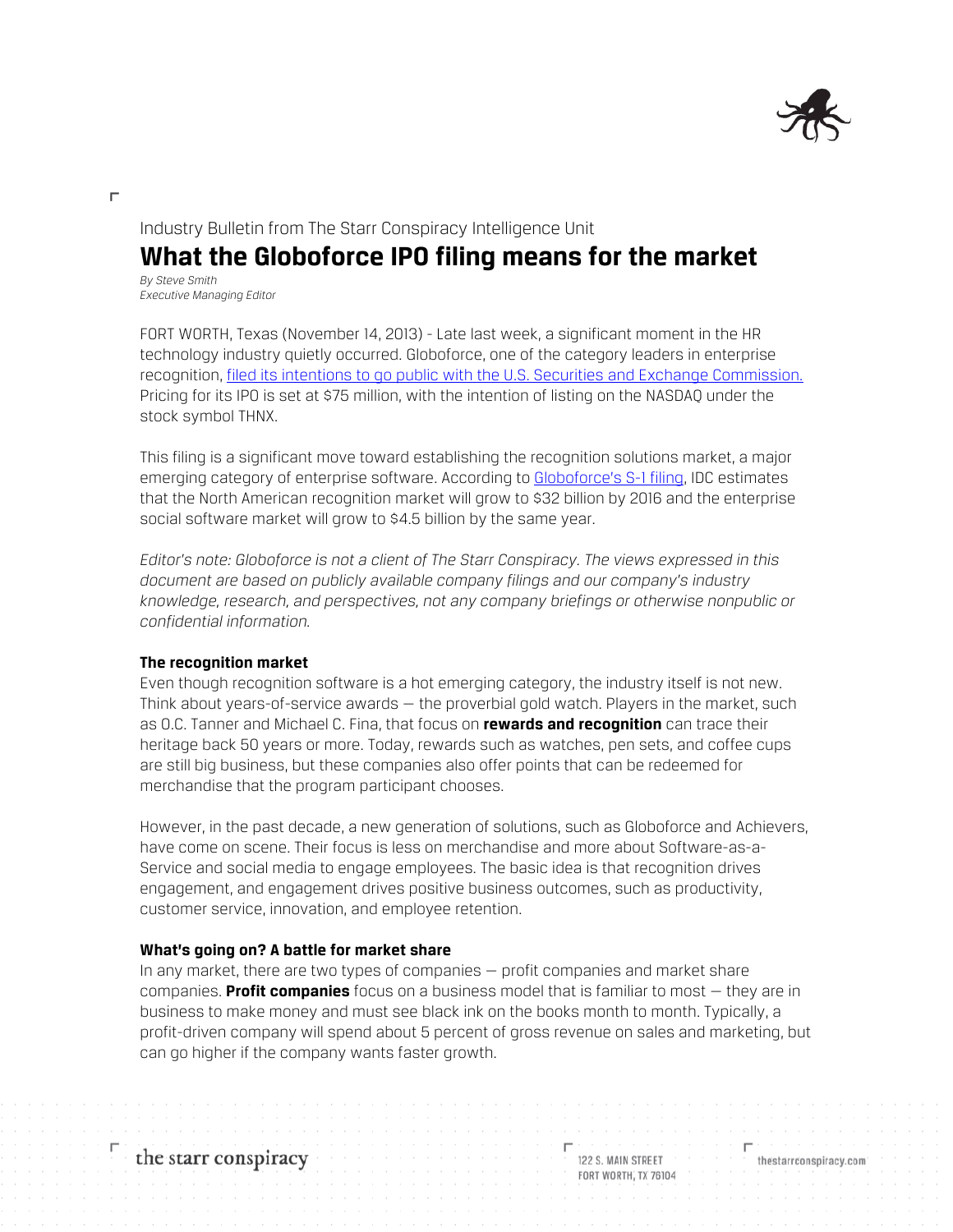

Н

**Market share** companies operate in a fundamentally different way. They spend disproportionately on sales and marketing in an attempt to capture market share to increase valuations ahead of an IPO or an acquisition. It's not uncommon to spend 25 to 35 percent or much more on sales and marketing for market share companies. The model is this:

- **Step 1: Secure private funding.** Overspend on sales and marketing.
- **Step 2: Go public.** Expand market share and platform capability with multiple acquisitions. Overspend on sales and marketing.
- **Step 3: Get acquired.** Shift to profit strategy. Pull back on sales and marketing.

In the world of HR technology, the best example of the market share strategy playing out occurred in the integrated talent management category:

- SuccessFactors won the category when SAP acquired it in 2011 for \$3.5 billion (11.9x LTM).
- Taleo finished second when Oracle acquired it in early 2012 for \$1.9 billion (6.2x LTM).
- Kenexa finished third in the category when IBM acquired it in mid-2012 for \$1.3 billion (4.1x LTM).

Even though SuccessFactors and Taleo were similar in size in terms of revenue, SuccessFactors came in first and commanded the premium in part because of its willingness to invest in sales and marketing  $-47$  percent of gross revenue in 2011. This investment eclipsed the level of investment of Taleo (36 percent in 2011) and Kenexa (23 percent in 2011).

### **What Globoforce is doing right**

Globoforce is the first mover in the second step of the recognition market share battle. Its SEC filing confirms that the company is making a market share play. It's spending aggressively on sales and marketing — more than double a typical ratio for a profit company. And as its investment in sales and marketing has gone up, it has posted wider losses. This is the way the game is played, and there will be room to spend more aggressively after the cash injection following the IPO.

|                                                                     | 2010          | 2011           | 2012          | 2013<br>(six months ending June 30) |
|---------------------------------------------------------------------|---------------|----------------|---------------|-------------------------------------|
| Gross revenue                                                       | \$100,010,000 | \$135,805,000  | \$157,691,000 | \$84,261,000                        |
| Sales and<br>marketing                                              | \$7,805,000   | \$11,097,000   | \$16,862,000  | \$10,161,000                        |
| Sales and<br>marketing spend<br>as a percentage of<br>gross revenue | 7.80%         | 8.17%          | 10.69%        | 12.05%                              |
| Comprehensive<br>income (loss)                                      | \$3,096,000   | $($ \$804,000) | (\$1,836,000) | ( \$3,186,000)                      |